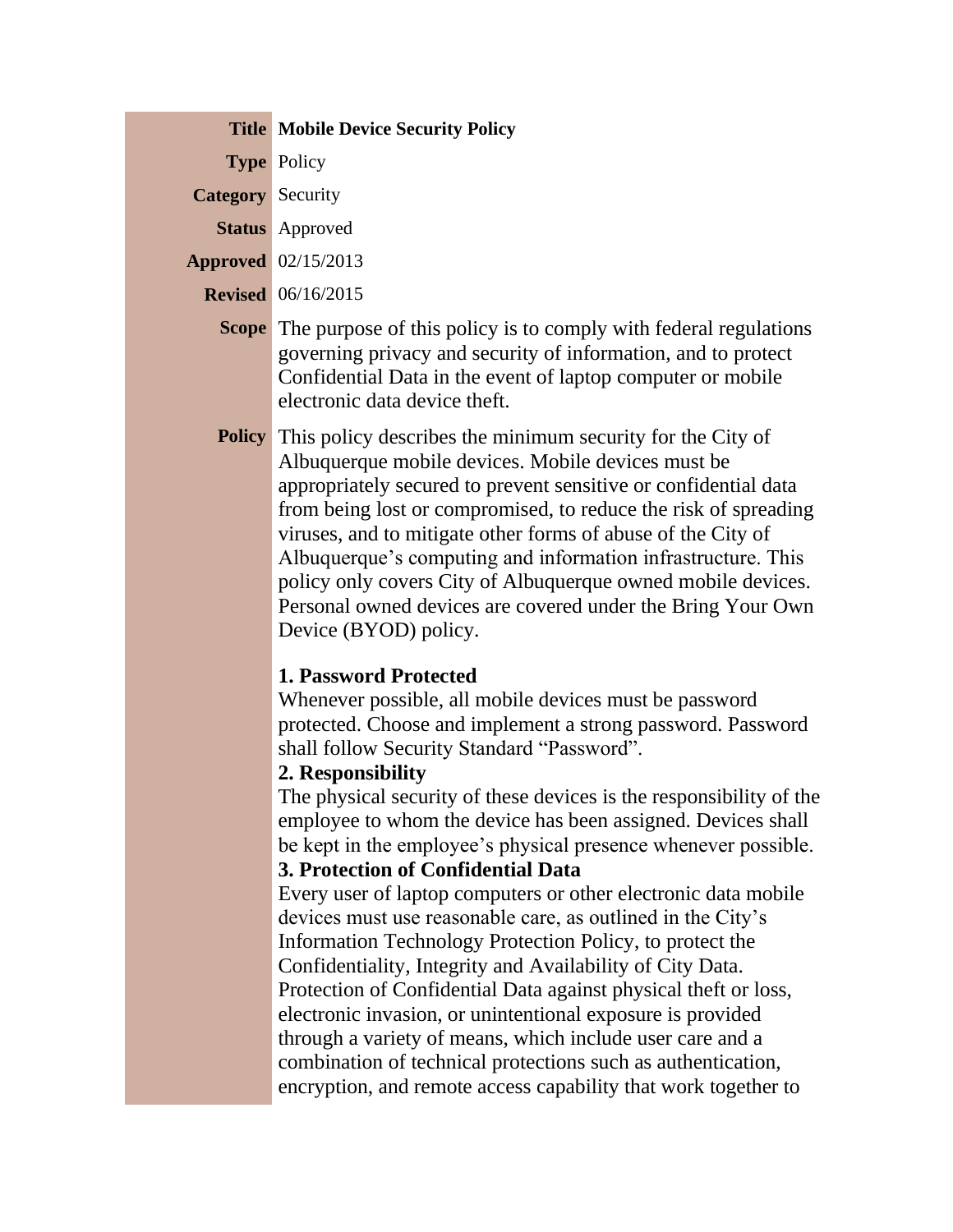secure mobile devices against unauthorized access. Prior to use or display of Confidential Data via laptop computer or other electronic data mobile device, the following security measures must be in place.

• A laptop or other electronic data mobile device must authenticate the user before access to services on or by the device shall be permitted. Mobile devices must be configured to timeout after 15 minutes of inactivity and require reauthentication before access to services on or by the device will be permitted.

• The authentication mechanism(s) must not be disabled. The City approved encryption option must be enabled on laptop computers that transmit or store City confidential information. Laptops shall be protected with antivirus software and updated daily if supported by the device. The use of unprotected mobile devices to access or store Confidential Data is prohibited regardless of whether the equipment is owned or managed by the City. The Department of Technology and Innovation (DTI) can be contacted to determine if appropriate protections are already in place or assist with enabling the security measures for laptops or other electronic data mobile devices. Encryption of hard drive is required to store sensitive or City owned data on mobile device.

### **4. Reporting Loss/Theft of Equipment or Data**

City employees who possess City owned laptop computers and other portable electronic devices are expected to secure them whenever they are left unattended. In the event a City-owned or controlled laptop computer or other device is lost or stolen, the theft or loss must be reported immediately to the Department of ownership and the Albuquerque Police Department. In the event City Confidential Data is contained on any personally-owned computer or device that is lost or stolen, DTI Service Desk must be contacted immediately.

The City reserves the right to remotely wipe the mobile device in the event of device being stolen, termination of the employee or other violation of City IT policy.

**Rationale** Also refer to: